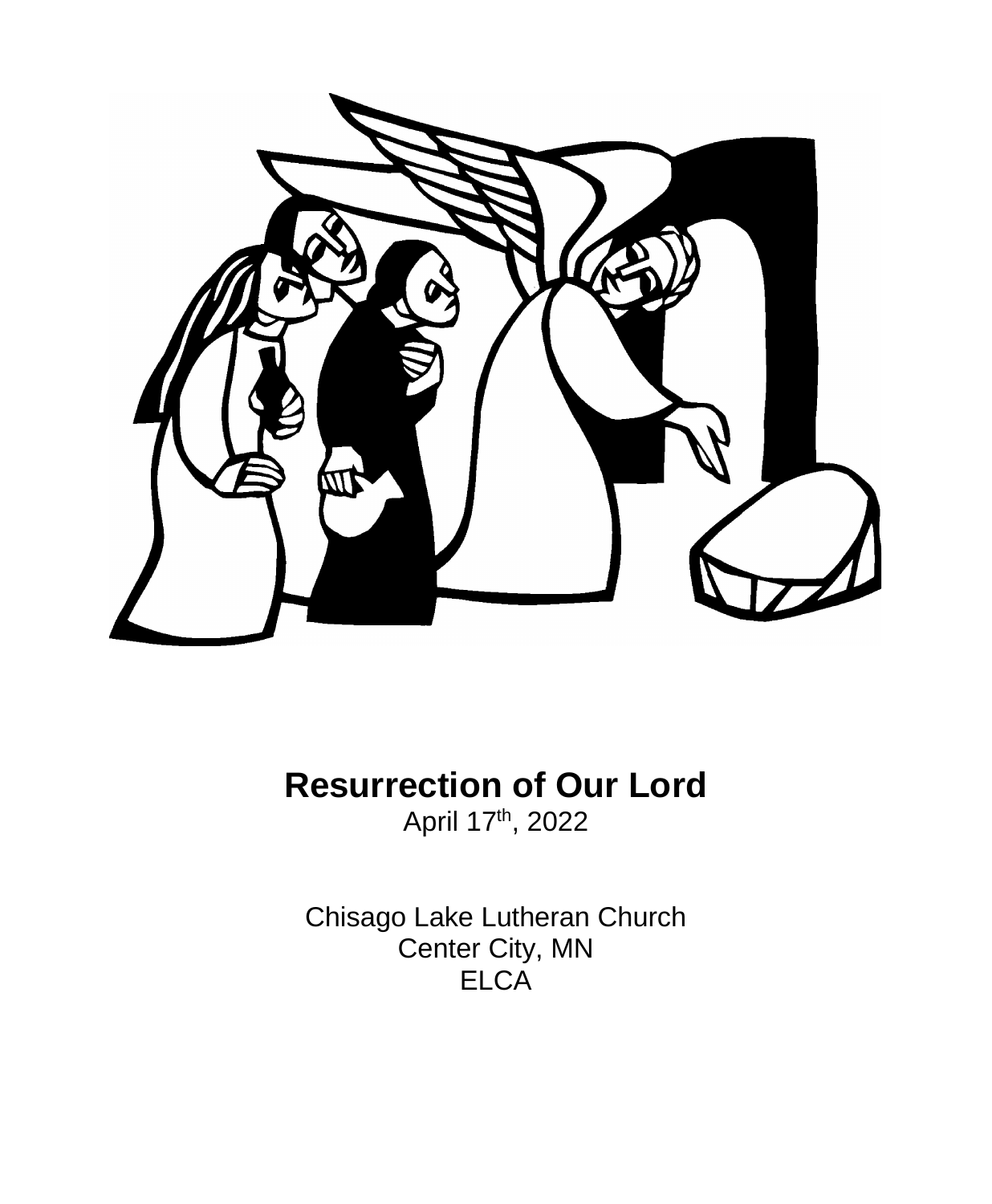# **WELCOME TO CHISAGO LAKE LUTHERAN CHURCH**

These forty days called Lent are like no other. It is our opportune time to return to the God who rescues; to receive the gifts of God's grace; to believe with the heart and confess with the mouth the wonder of God's love in Jesus; and to resist temptation at every turn. This is no small pilgrimage on which we have just embarked. It is a struggle Jesus knew. It is a struggle Jesus shares. The nearness of the Lord, in bread and wine, water and word, will uphold and sustain us.

If you are a first-time visitor, welcome! We are glad you are here. At Chisago Lake Lutheran Church we are "Grounded in the gospel, Guided by the Spirit". We are a congregation of the Evangelical Lutheran Church in America (ELCA) and strive to be God's hands active in the world. While we are a church with a rich history, we are also a church for today.

| <b>PRELUDE</b> | "Christ the Lord Is Risen Today" | arr. Torrans |
|----------------|----------------------------------|--------------|
|                | "Jesus Shall Reign"              | arr. Torrans |

#### WELCOME & ANNOUNCEMENTS

CONFESSION AND FORGIVENESS

Blessed be the holy Trinity,  $+$  one God, who creates us, redeems us, and calls us by name. **Amen.**

Let us confess our sin in the presence of God and of one another. *Silence is kept for reflection.*

Most merciful God,

**we confess that we have sinned against you and your beloved children. We have turned our faces away from your glory when it did not appear as we expected. We have rejected your word when it made us confront ourselves. We have failed to show hospitality to those you called us to welcome. Accept our repentance for the things we have done and the things we have left undone. For the sake of Jesus Christ, have mercy on us. Forgive us and lead us, that we may bathe in the glory of your Son born among us, and reflect your love for all creation. Amen.**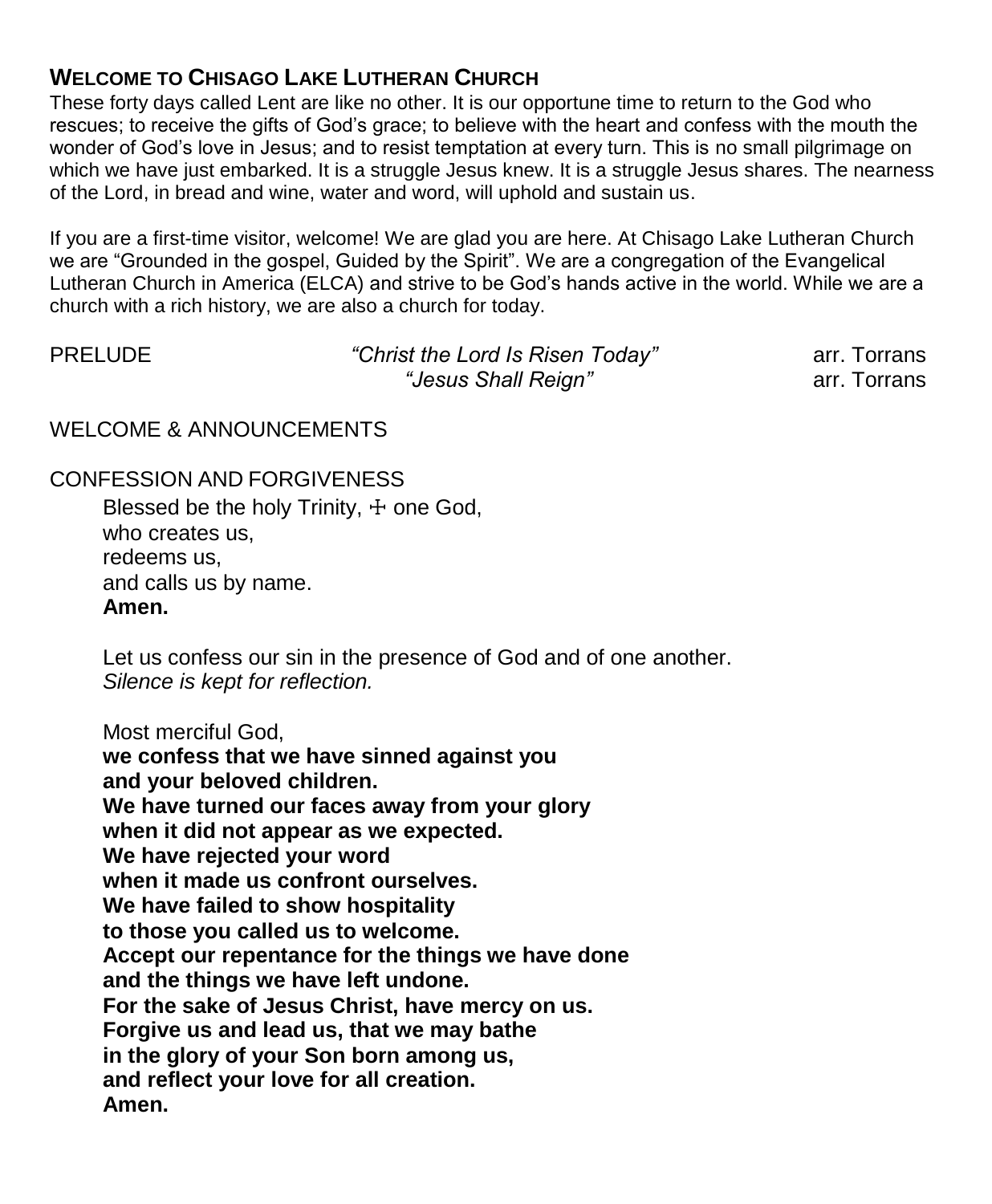Rejoice in this good news: In  $+$  Christ Jesus, your sins are forgiven. You are descendants of the Most High, adopted into the household of Christ, and inheritors of eternal life. Live as freed and forgiven children of God. **Amen.**

GATHERING HYMN *"Jesus Christ is Risen Today"* ELW Hymn #365

#### **GREETING**

The grace of our Lord Jesus Christ, the love of God, and the communion of the Holy Spirit be with you all.

## **And also with you.**

#### PRAYER OF THE DAY

O God, you gave your only Son to suffer death on the cross for our redemption, and by his glorious resurrection you delivered us from the power of death. Make us die every day to sin, that we may live with him forever in the joy of the resurrection, through your Son, Jesus Christ our Lord, who lives and reigns with you and the Holy Spirit, one God, now and forever. **Amen**.

#### THE READING **Acts** 10:34-43

<sup>34</sup> Peter began to speak to [the people]: "I truly understand that God shows no partiality, <sup>35</sup>but in every nation anyone who fears him and does what is right is acceptable to him. <sup>36</sup>You know the message he sent to the people of Israel, preaching peace by Jesus Christ—he is Lord of all. <sup>37</sup>That message spread throughout Judea, beginning in Galilee after the baptism that John announced: <sup>38</sup>how God anointed Jesus of Nazareth with the Holy Spirit and with power; how he went about doing good and healing all who were oppressed by the devil, for God was with him. <sup>39</sup>We are witnesses to all that he did both in Judea and in Jerusalem. They put him to death by hanging him on a tree; <sup>40</sup>but God raised him on the third day and allowed him to appear, <sup>41</sup>not to all the people but to us who were chosen by God as witnesses, and who ate and drank with him after he rose from the dead. <sup>42</sup>He commanded us to preach to the people and to testify that he is the one ordained by God as judge of the living and the dead. <sup>43</sup>All the prophets testify about him that everyone who believes in him receives forgiveness of sins through his name."

*After the reading:*

The word of the Lord. **Thanks be to God.**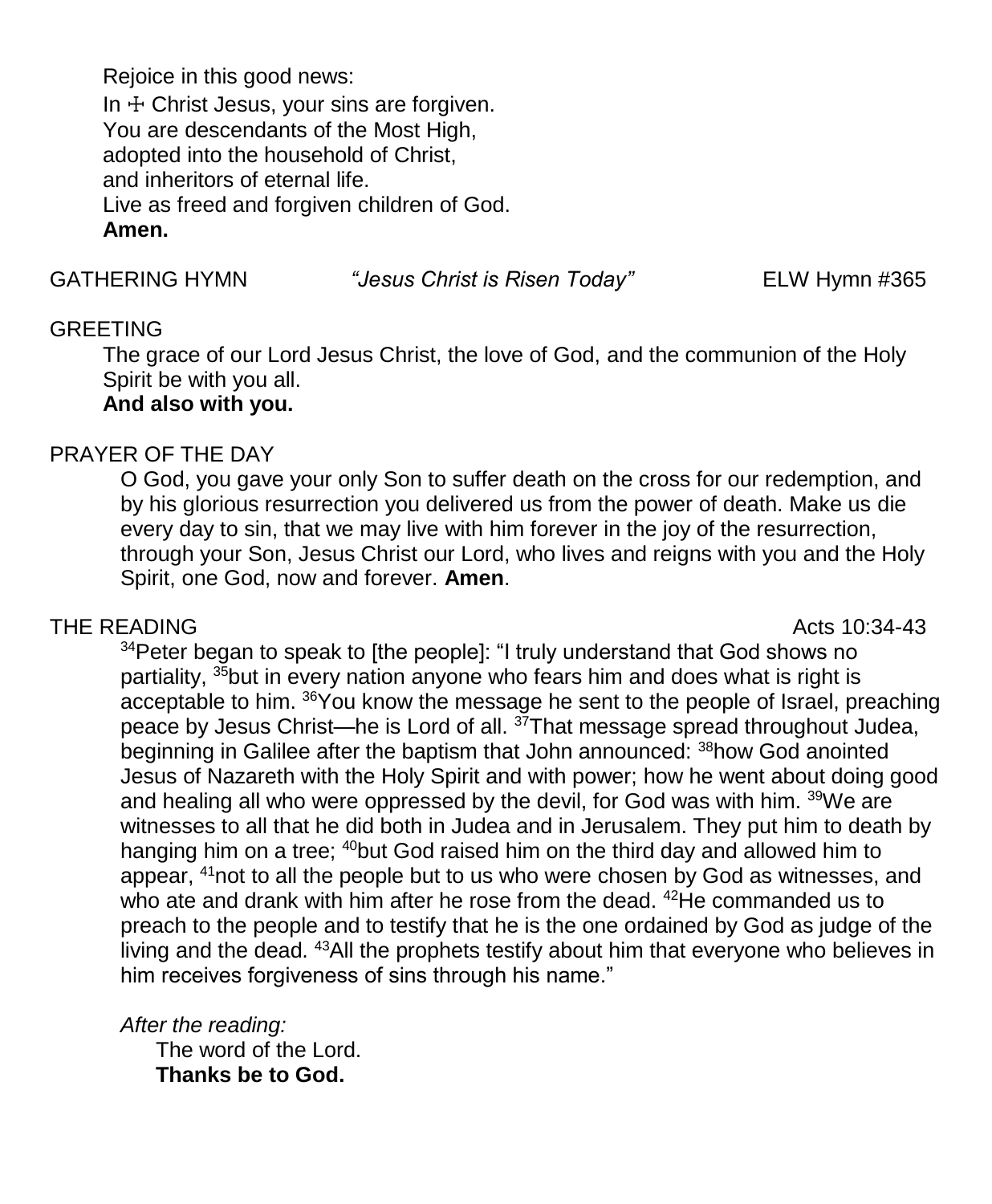# THE GOSPEL And the control of the control of the control of the control of the control of the control of the control of the control of the control of the control of the control of the control of the control of the control The Holy Gospel according to Luke the 24<sup>th</sup> chapter.

**Glory to You, O Lord.**

<sup>1</sup>On the first day of the week, at early dawn, [the women] came to the tomb, taking the spices that they had prepared. <sup>2</sup>They found the stone rolled away from the tomb,  $3$ but when they went in, they did not find the body. <sup>4</sup>While they were perplexed about this, suddenly two men in dazzling clothes stood beside them. <sup>5</sup>The women were terrified and bowed their faces to the ground, but the men said to them, "Why do you look for the living among the dead? He is not here, but has risen. <sup>6</sup>Remember how he told you, while he was still in Galilee, <sup>7</sup>that the Son of Man must be handed over to sinners, and be crucified, and on the third day rise again." <sup>8</sup>Then they remembered his words, <sup>9</sup>and returning from the tomb, they told all this to the eleven and to all the rest.  $10N$ ow it was Mary Magdalene, Joanna, Mary the mother of James, and the other women with them who told this to the apostles.  $11$ But these words seemed to them an idle tale, and they did not believe them.  $12$ But Peter got up and ran to the tomb; stooping and looking in, he saw the linen cloths by themselves; then he went home, amazed at what had happened.

The gospel of the Lord. **Praise to you, O Christ.**

**Your mercy is great.**

| TREE OF LIFE CHOIR                                  | "Jesus Is Risen! Sing for Joy!"             | Director - Barbara Yotter |
|-----------------------------------------------------|---------------------------------------------|---------------------------|
| <b>CHILDREN'S WORD</b>                              |                                             | Stacy Johnson             |
| <b>SERMON</b>                                       |                                             | <b>Pastor Steve Cruys</b> |
| *HYMN OF THE DAY                                    | "Good Christian Friends, Rejoice and Sing!" | ELW Hymn #385             |
| THE PRAYERS<br>After each prayer:<br>Hear us, O God |                                             |                           |

OFFERING – Meditation & Generosity *You are invited to give to Chisago Lake Lutheran online at: <https://www.chisagolakelutheran.org/online-giving.html>*

> *You can also send your offering to the church: 1 Summit Ave, PO Box 175 Center City, MN 55012*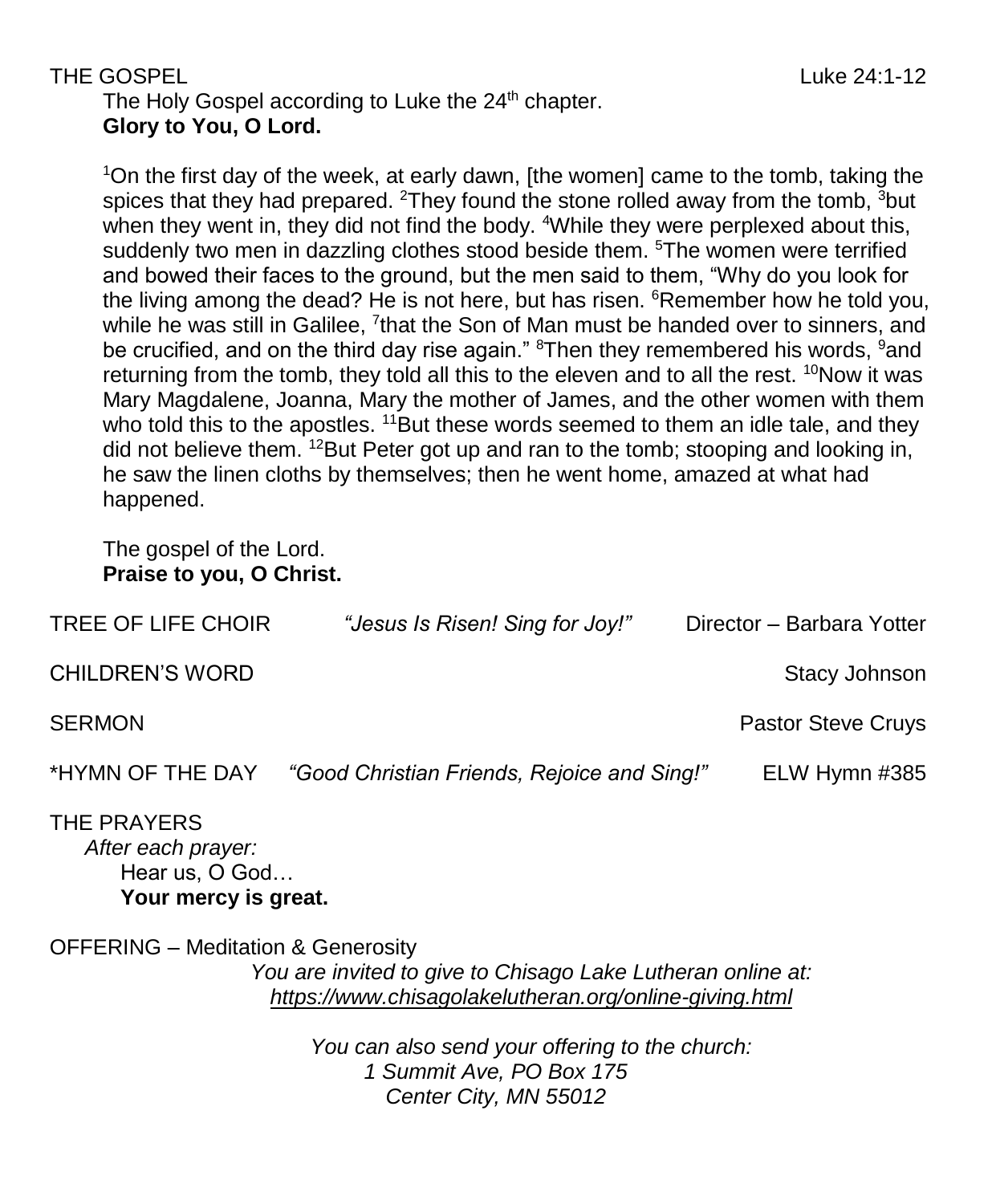## \*GREAT THANKSGIVING

The Lord be with you.

**And also with you** Lift up your hearts,

#### **We lift them to the Lord.**

Let us give thanks to the Lord our God.

## **It is right to give our thanks and praise.**

O God of Love, you bind us together in this sacrament, and strengthen us through this paschal feast. Guide us by your Spirit that we may forever give witness to Jesus Christ – sharing his promise of new life and resurrection hope with your people. **Amen.**

## WORDS OF INSTITUTION

## THE LORD'S PRAYER

**Our Father, who art in heaven, hallowed be thy name, thy kingdom come, thy will be done, on earth as it is in heaven. Give us this day our daily bread; and forgive us our trespasses, as we forgive those who trespass against us; and lead us not into temptation, but deliver us from evil. For thine is the kingdom, and the power, and the glory, forever and ever. Amen.**

> *Communion Distribution – Come forward as instructed. Please discard the cups as you leave the sanctuary.*

DISTRIBUTION MUSIC *"Thine is the Glory"* ELW Hymn #376 *"That Easter Day with Joy was Bright"* ELW Hymn #384 *"Alleluia! Sing to Jesus"* ELW Hymn #392

# COMMUNION BLESSING & PRAYER

We give you thanks, O God, that you make your home with us, bringing heaven to earth in this holy meal. Fill us with your Spirit as we go from here, that we may wipe away tears, tend to those in mourning and pain, seek the healing of the nations, and bring to earth the presence of your Son, Jesus Christ, our Savior and Lord. **Amen.**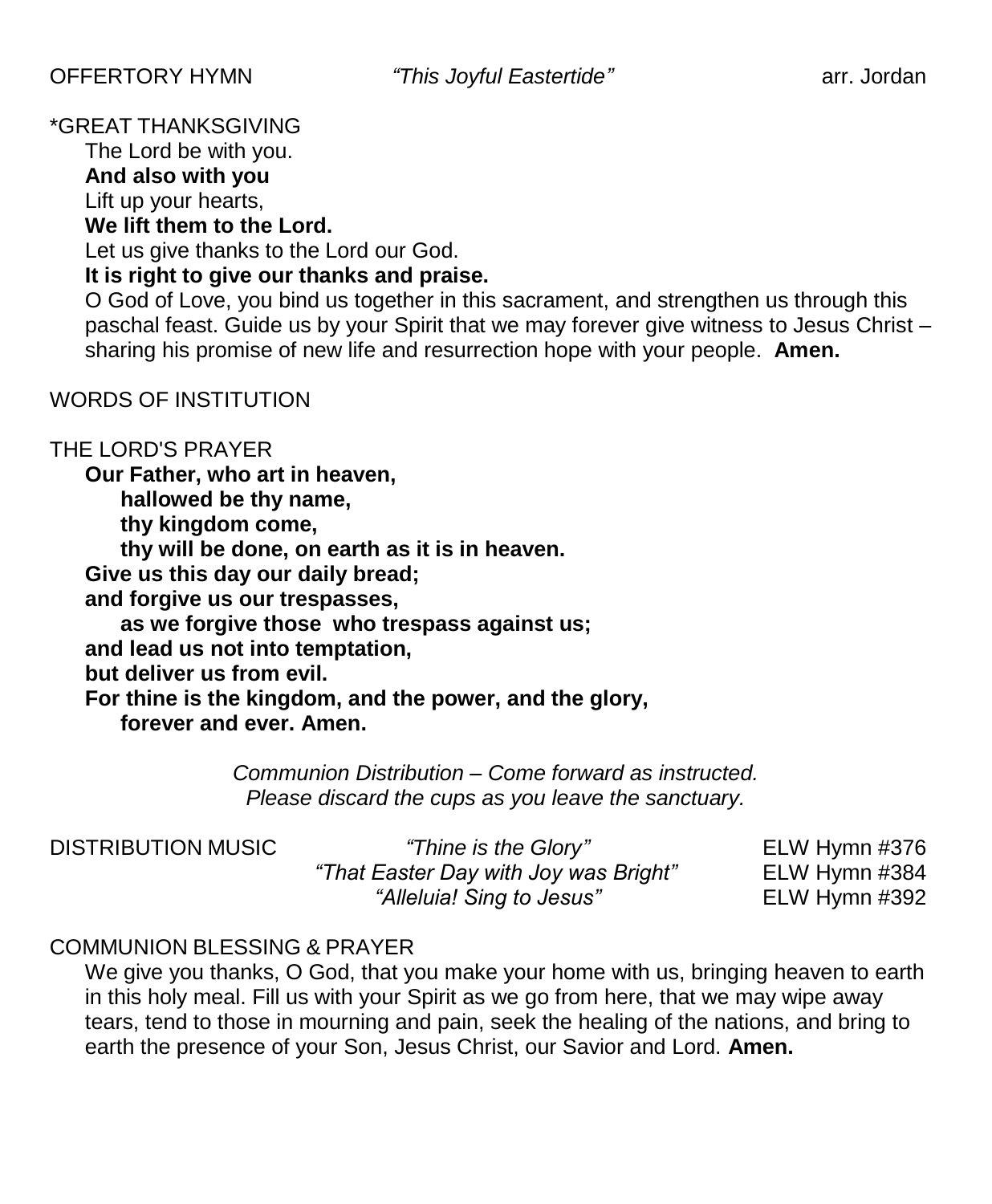#### BLESSING

Almighty God, who raised our Lord Jesus from death, lift you up and restore you to wholeness.

## **Amen.**

Jesus Christ, the Word of life, bless you and send you to be his witnesses.

#### **Amen.**

God the Holy Spirit, who renews the whole earth, refresh you in the gift of baptism this day and always.

## **Amen.**

| <b>SENDING HYMN</b>                                                                                                  | "Lift High the Cross"                               | ELW Hymn #660 |
|----------------------------------------------------------------------------------------------------------------------|-----------------------------------------------------|---------------|
| <b>SENDING</b><br>Alleluia! Christ is risen.<br>Christ is risen indeed. Alleluia!<br>Co in nogeo Sharo the good nowe | You are the body of Christ raised up for the world. |               |

Go in peace. Share the good news. **Thanks be to God!**

POSTLUDE *"Hallelujah Chorus"* POSTLUDE Handel

WORSHIP ASSISTANTS Substitute Organist: Julie Lauritzen Cantor: Sally Barott Reader: Debbie Hall Acolytes: Connor Bresnahan, Annika Hall, Cooper Kedrowski and Linnea Johnson Coffee Server: Christian Education team – Easter rolls Greeters: Jamie Carlson and Mike Carlson Online Video Operator: Brayden Bresnahan Ushers: Katie Schneider, Jerry Vitalis, Lloyd Stream, Dave Harms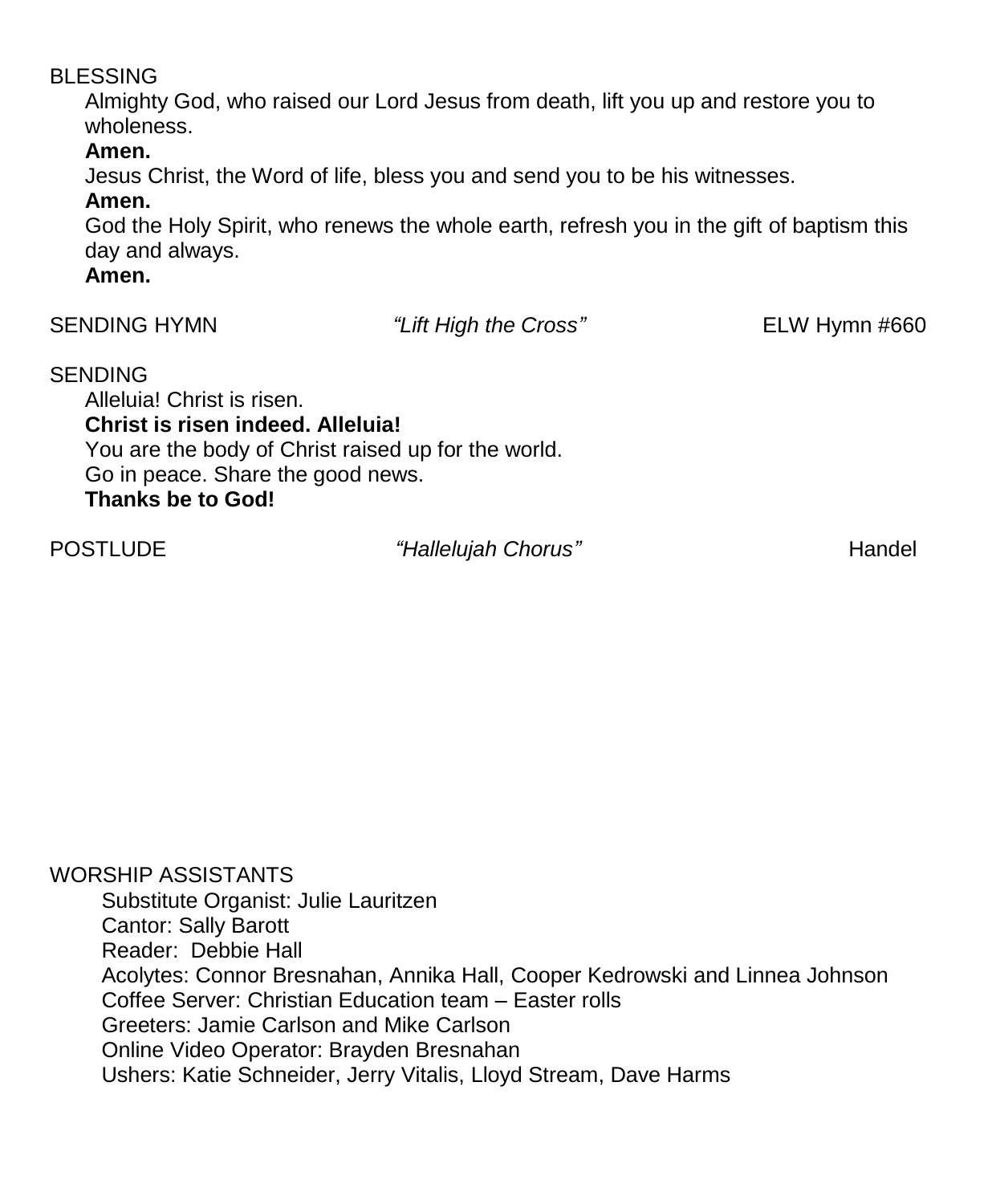# **ANNOUNCEMENTS**

**Easter rolls –** are being served in the fellowship hall beginning at 8:15 am this morning until  $10:45$  am.

**Call Committee Nominations form:** If there is a church member that you think would be a good candidate for the 2022 Call Committee as we begin our search for our new Pastor, please fill out the nomination form located on the sanctuary entry desk or church office and return to the church office by Tuesday, April 19<sup>th</sup>. Office is closed Monday for Easter **Monday holiday**. Thank you.

#### **Check out the paper lined walls in the fellowship hall!**

Please use this project as a Historical timeline of Chisago Lake Lutheran Church. We would like you to add your many memories of Chisago Lake, milestones that happened here throughout the many years and significant events that you were a part of or remember at Chisago Lake. This Historical timeline will be used by the Call Committee as they move forward in search of a Pastor for Chisago Lake Lutheran Church. Thank you.

#### *Easter Flowers Still Available*

Memorial envelopes are on th Sanctuary entry. Please mark the envelope clearly so we will know if you plan to pick up the flowers or leave them for distribution. Plants may be taken on Tuesday, April 18th. The envelope can be left at the church office or put in the offering plate. Thank you.

| Easter Lilies \$12.00 |         | <b>Azaleas</b>                | \$20.00 |
|-----------------------|---------|-------------------------------|---------|
| Mums                  | \$14.00 | <b>Asiatic Lilies \$14.00</b> |         |

**Food Drive –** Join Lauryn Lundberg as she holds another great Parking Lot Food Drive on Saturday, April 23<sup>rd</sup> from 9-11am in the lower parking lot. Canned good along with other nonperishables, paper products, and personal hygiene products.

## *Gather* **Bible Study**

This month is the final lesson in the series The Kingdom of God**,** by the Rev. Dr. Mark Allan Powell. We will be looking into the future – "Living forever with God."

- $\bullet$  We will meet in person on Tuesday, April 26<sup>th</sup> from 1:30-3:00 in the church Green Room.
- To join in by Zoom, contact Bonnie Anderson at [brinkanderson@gmail.com](mailto:brinkanderson@gmail.com) for the link.
- For information about *Gather* Magazine, contact Barb Wikelius at [bjwikelius@gmail.com.](mailto:bjwikelius@gmail.com) New subscribers can receive their first year as a free gift from our WELCA unit.

**Amazon Smile**: Are you an amazon shopper? AmazonSmile is a simple way for you to support your favorite charitable organization every time you shop, at **no** cost to you. When you shop with AmazonSmile, they will donate 0.5% of your eligible purchases to the charitable organization of your choice. Chisago Lake Lutheran Church is one of those choices. A great way to support your church even as you shop. Check it out!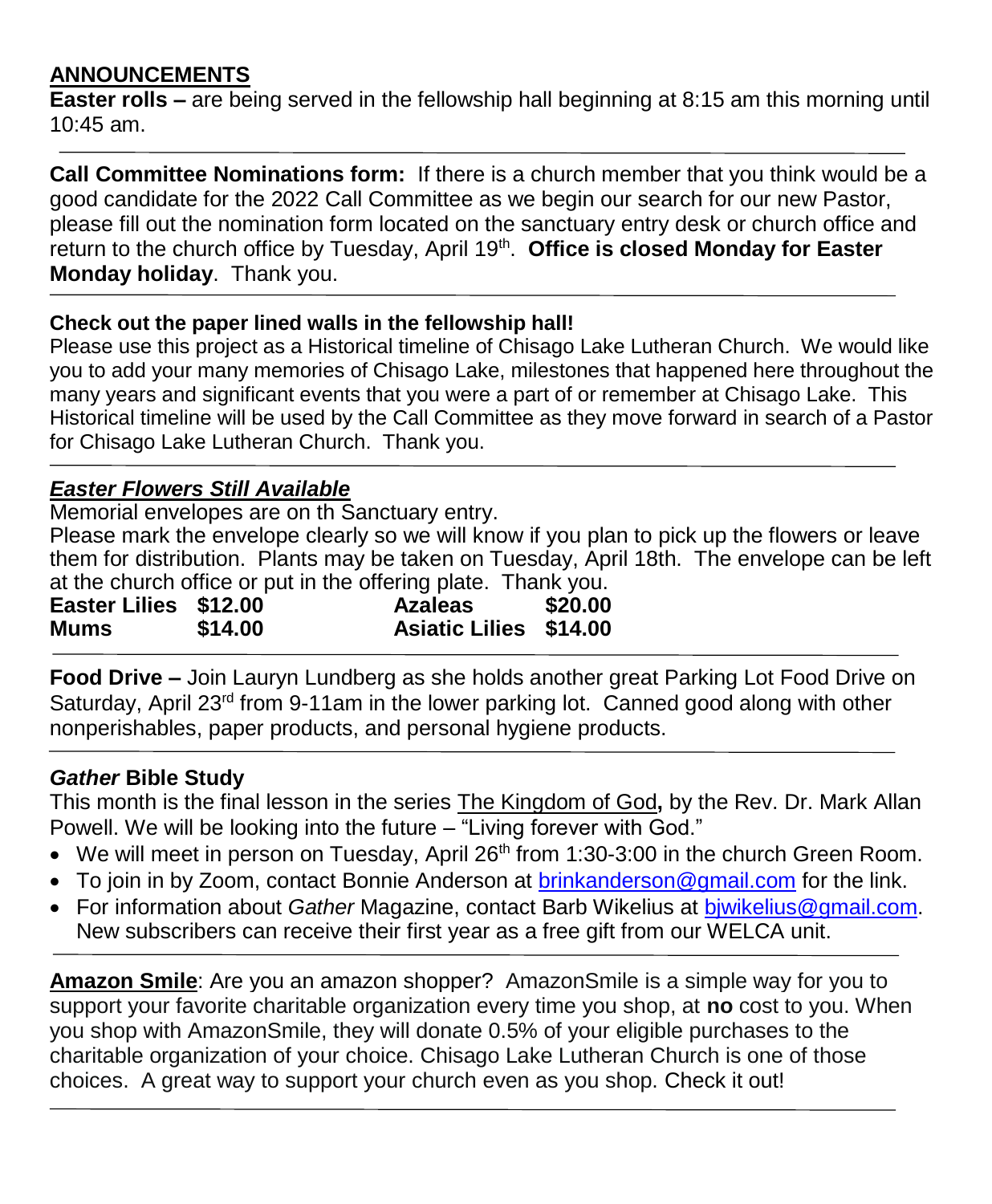## **What is the CLLC Book Club?**

We are a group of CLLC Christians who believe that all people are part of God's creation and that all people deserve justice. We seek to develop a deeper understanding about the injustices and experiences of our Black, Brown and Native brothers and sisters in Christ through reading books, watching videos, and having conversation with each other.

**CLLC Book Group will meet on Thursday, April 28 at 7 p.m. on zoom.** Contact Bonnie Anderson [\(brinkanderson@gmail.com\)](mailto:brinkanderson@gmail.com) if you'd like to attend. We will look at the Treaty of 1837 and on the land acknowledgment. We will conclude our discussion on Dakota by Kathleen Norris.

**Community Meals:** Watch for future info on the beginning of the Community Meals date. Was previously scheduled to begin May  $2<sup>nd</sup>$  but being rescheduled. Stay tuned. Community meals will be served at **Zion Lutheran Church is Chisago City.** All are welcome!

**Christian Education Flower pick up** – Flowers that were ordered from Stacy will be available for pick up on May  $5<sup>th</sup>$  between  $3 - 5$ pm. Upper church lawn. Thank you.

# **APPLIANCE and RECYCLING DAY AT CLLC**

#### **May 7th from 8:00 a.m. - 2:00 p.m. in the lower parking lot.**

Bring your old computers, TV's, monitors, refrigerators, tires, stereos, DVD's, scanners, couches, chairs, and printers to the **church lower parking lot.** For a fee, AAA Recycling will take your items for you. This is open to all residents. Price sheets are available in the church office or you can call the church office with any questions. 257-6300

## **Current Ways to Give**

Thank you for sharing your generosity with Chisago Lake Lutheran! You have continued to share what God's entrusted to you and we are grateful. Ways you can give include:

- 1. Mail your envelope/check to the church office at 1 Summit Ave, PO Box 175, Center City, MN 55012
- 2. Or sign up for regular online giving through our partner company Vanco on the church [website.](https://www.eservicepayments.com/cgi-bin/Vanco_ver3.vps?appver3=wWsk24ZWJSTZKsGd1RMKlg0BDvsSG3VIWQCPJNNxD8upkiY7JlDavDsozUE7KG0nFx2NSo8LdUKGuGuF396vbUm5LNljBPNnBOEFTzKhxx-XHubq5Z7ap5JVmPErc4ZeYHCKCZhESjGNQmZ5B-6dx3x8KCRzq4DlLabxS1KshoM=&ver=3) It's secure, convenient, and assures your ability to give consistently to God's mission. [www.chisagolakelutheran.org](http://www.chisagolakelutheran.org/)

**CLLC 168th Church Anniversary will be recognized on Sunday, May 15th**. The church service will have familiar Swedish Hymns. After the service, come enjoy cookies and Swedish Egg Coffee in the Fellowship Hall served by the CLLC Historical Committee. The Heritage Room will also be open. Come and enjoy your church history.

**The Heritage Room is open on May 8 after the church service**. The Heritage Room is located on floor 2 near the wall mailboxes. Come and enjoy your church history.